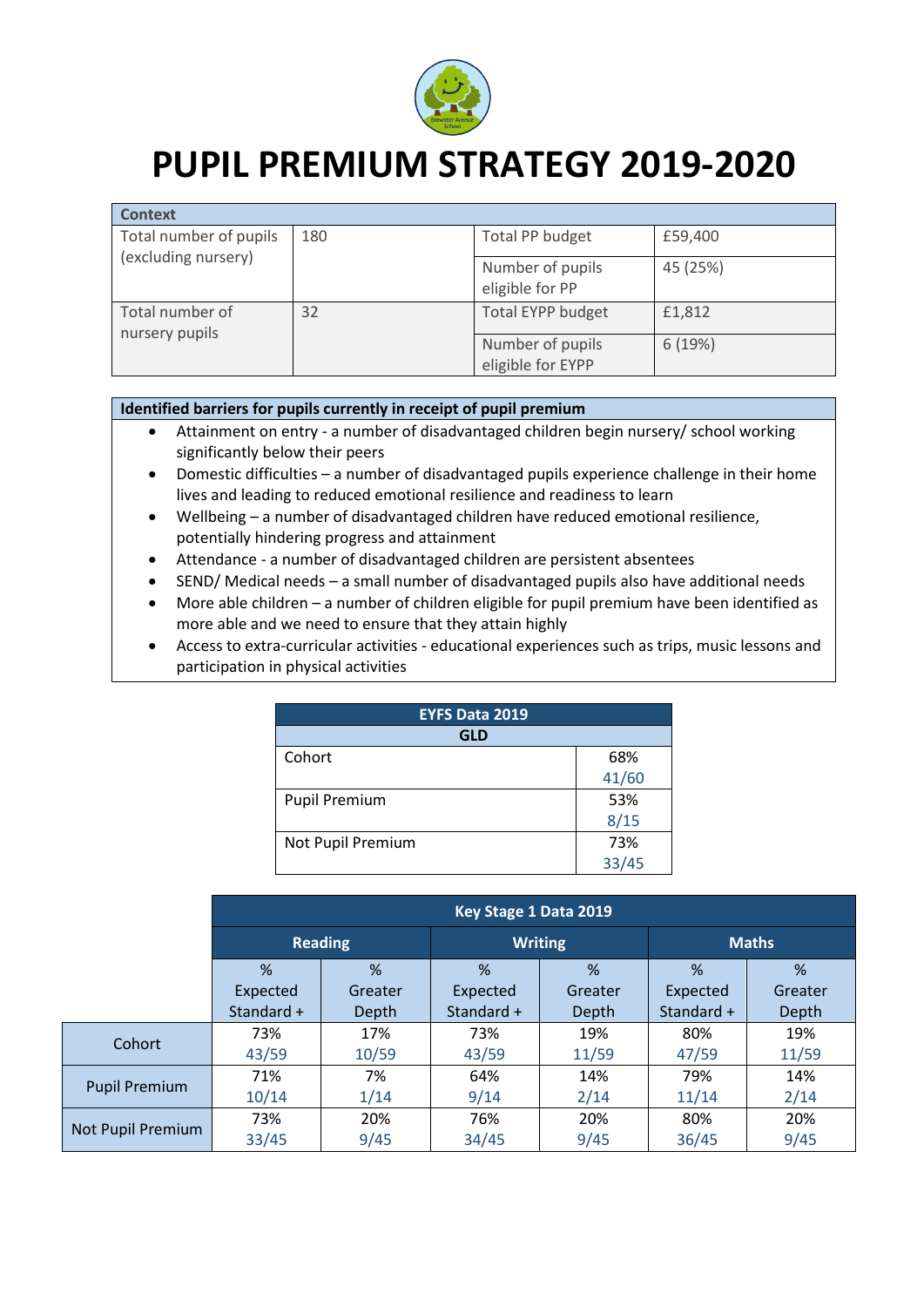

| Area of<br>spend                                              | <b>Intended outcomes</b>                                                                                                                                                                                                                                                                                                                                                      | <b>Success criteria</b>                                                                                                                                                                                                                                                            | Spend       | % of<br><b>Spend</b> |
|---------------------------------------------------------------|-------------------------------------------------------------------------------------------------------------------------------------------------------------------------------------------------------------------------------------------------------------------------------------------------------------------------------------------------------------------------------|------------------------------------------------------------------------------------------------------------------------------------------------------------------------------------------------------------------------------------------------------------------------------------|-------------|----------------------|
| <b>Teaching priorities</b>                                    |                                                                                                                                                                                                                                                                                                                                                                               |                                                                                                                                                                                                                                                                                    |             |                      |
| <b>Phonics CPD</b><br>for teachers<br>and TAs                 | The percentage of children passing the<br>$\bullet$<br>Year 1 phonics check to be in line with<br>national.<br>The percentage of children passing the<br>$\bullet$<br>phonics check by the end of KS1 to be in<br>line with national.                                                                                                                                         | Rigorous assessment means<br>$\bullet$<br>gaps are identified and<br>responded to rapidly<br>Pace and consistency of<br>$\bullet$<br>teaching improved<br>TAs suitably skilled to run<br>$\bullet$<br>groups which enable more<br>tailored learning and smaller<br>teaching groups | £1,325      | 3%                   |
| Maths CPD                                                     | For children's understanding of number<br>$\bullet$<br>and calculation to be deeper and for<br>mental recall to be quicker.                                                                                                                                                                                                                                                   | Improved understanding of the<br>$\bullet$<br>importance of fluency and<br>mental maths<br>Improved understanding of<br>٠<br>progression in calculation                                                                                                                            | £500        |                      |
|                                                               | <b>Targeted Academic Support</b>                                                                                                                                                                                                                                                                                                                                              |                                                                                                                                                                                                                                                                                    |             |                      |
| Additional<br>TA support<br>for focused<br>intervention       | Accelerated progress moving children to<br>$\bullet$<br>at least age related expectations in<br>phonics, reading, writing and maths<br>Increased frequency of small group work<br>$\bullet$<br>facilitates vocabulary development<br>Improved confidence for pupils in<br>$\bullet$<br>specified area(s) of learning<br>Individual and small group interventions<br>$\bullet$ | Targeted pupils make good<br>$\bullet$<br>progress<br>Interventions/ targeted support<br>$\bullet$<br>for specific individuals is closely<br>monitored by the class teacher,<br>support staff and DHT<br>Children will meet individual<br>$\bullet$                                | £29,95<br>8 |                      |
| Support for<br>children with<br>additional<br>needs           | working on specific programmes<br>provided by outside agencies e.g. SALT,<br>or work on basic skills such as<br>handwriting.                                                                                                                                                                                                                                                  | targets set on their Plan, Do,<br>Review documents.                                                                                                                                                                                                                                | £10,96<br>9 |                      |
| Educational<br>Psychology                                     | 3 days EP time. Assessments and reports<br>$\bullet$<br>done in the same day, leading to a better<br>understanding of children's needs and<br>appropriate support in place.                                                                                                                                                                                                   | Assessments will be done<br>efficiently and strategies in<br>place quickly.                                                                                                                                                                                                        | £1,360      | 81%                  |
| DHT support<br>for more<br>able children                      | Ensuring children achieve age related<br>$\bullet$<br>expectations or greater depth in<br>phonics, reading, writing and maths<br>Increased frequency of small group work<br>٠<br>facilitates vocabulary development<br>Raising aspirations<br>$\bullet$                                                                                                                       | Targeted pupils make good<br>$\bullet$<br>progress<br>Interventions/ targeted support<br>٠<br>for specific individuals is closely<br>monitored by the class teacher,<br>and DHT                                                                                                    | £3,877      |                      |
| <b>DHT</b><br>Intervention<br>monitoring<br>and<br>assessment | Half termly monitoring of intervention<br>$\bullet$<br>groups in each year group. Face to face<br>conversations, verbal feedback,<br>observation, planning scrutiny and<br>assessment will ensure that TA time is<br>used efficiently and the right children<br>are targeted.                                                                                                 | Intervention groups will run<br>$\bullet$<br>successfully and children will<br>make accelerated progress-<br>closing the gap.                                                                                                                                                      | £3,877      |                      |